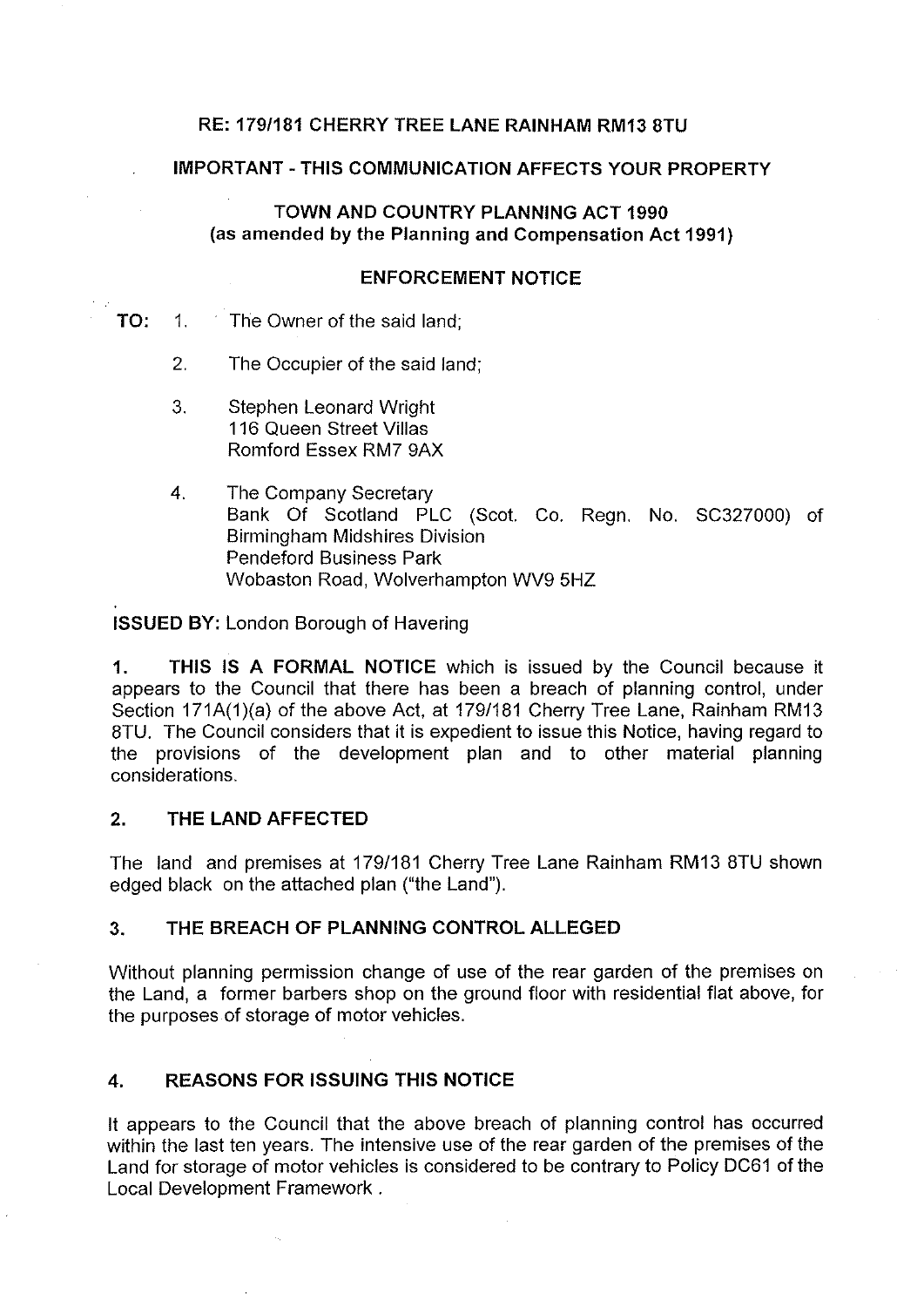Such use of the Land is visually intrusive and affects the amenity of the nearby occupiers and locality. Planning permission could not be granted because conditions could not overcome these problems.

#### **5. WHAT YOU ARE REQUIRED TO DO**

I. Stop the unauthorised use of the rear garden of the premises on the Land for the storage of motor vehicles.

Time for compliance: 1 month from the effective date of this notice.

II. Remove all motor cars brought onto the Land in connection with the unauthorised use above

Time for compliance: 1 month from the effective date of this notice

# **6. WHEN THIS NOTICE TAKES EFFECT**

This Notice takes effect on 11 March 2010, unless an appeal is made against it beforehand.

Dated:

Beforenand.<br>Dated: 28 January 2010<br>Signed: y Allensied Officer Authorised Officer

on behalf of London Borough of Havering Town Hall Main Road Romford RM1 38D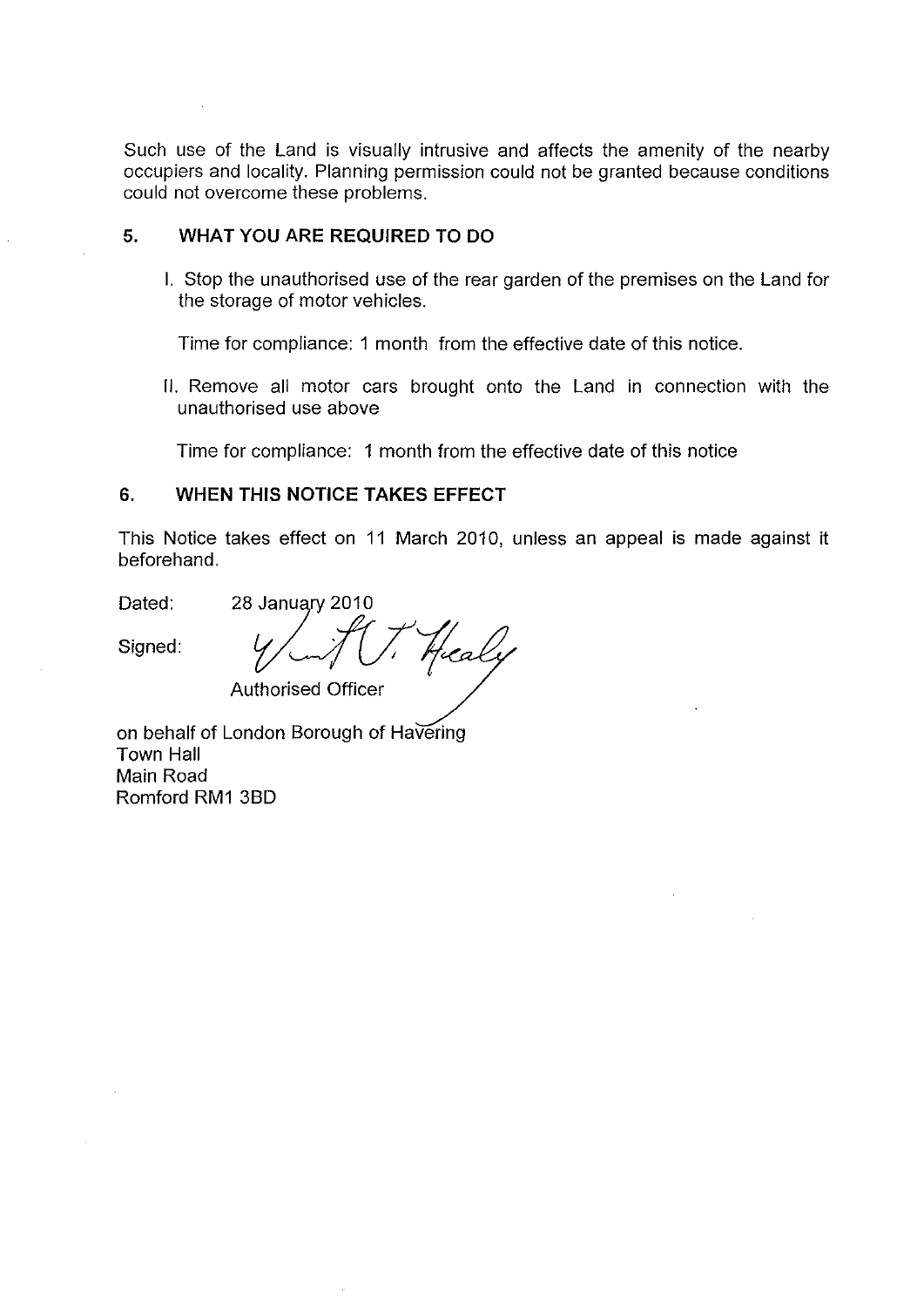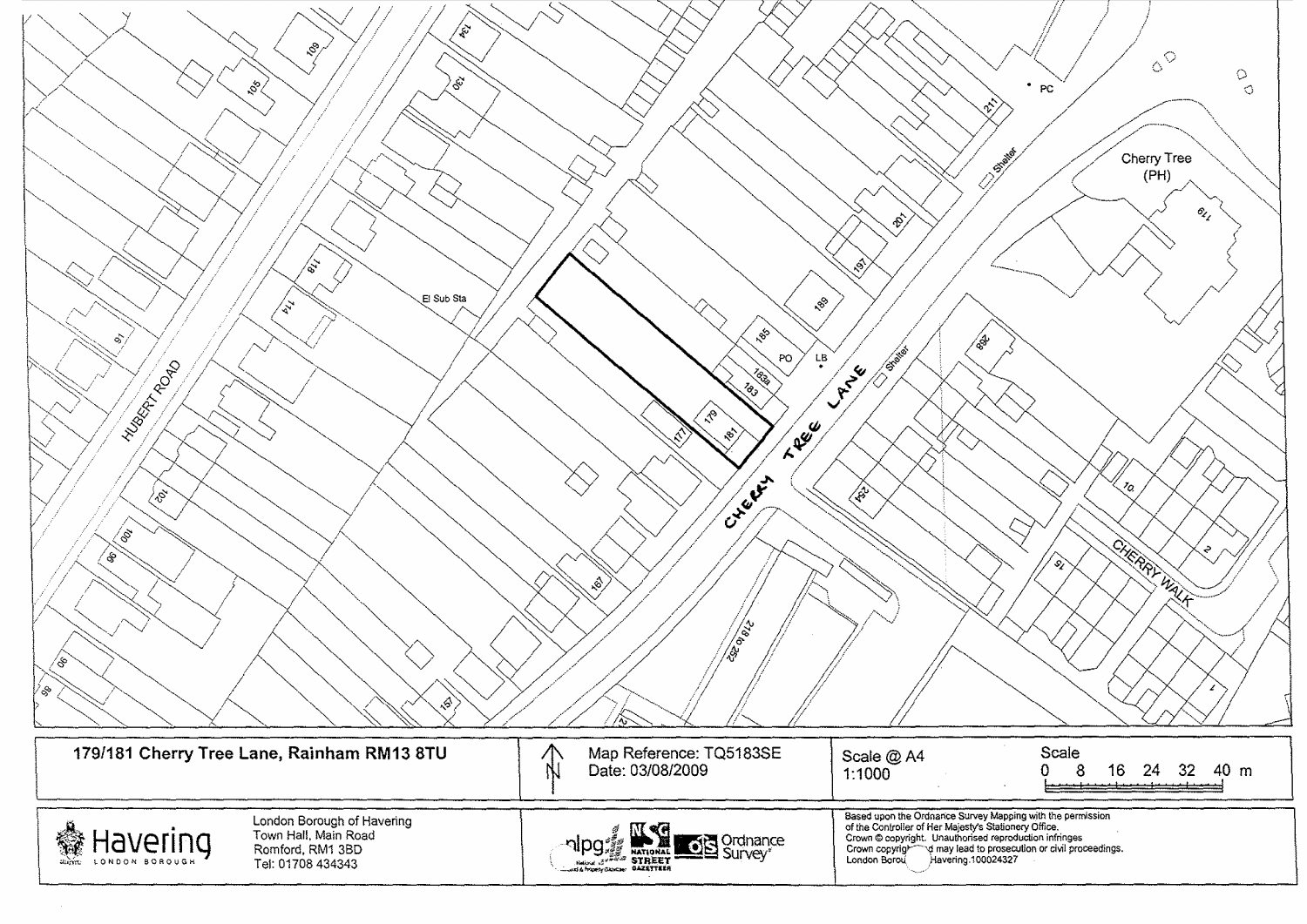## **YOUR RIGHT OF APPEAL**

 $\frac{1}{2}$ 

You can appeal against this Enforcement Notice to the Secretary of State by 11 March 2010. Further details are given on the information sheet from the Planning Inspectorate which accompanies this Notice. The enclosed booklet "Enforcement Appeals - A guide to procedure" also sets out your rights.

## **WHAT HAPPENS IF YOU DO NOT APPEAL**

If you do not appeal against this Enforcement Notice, it will take effect on 2010 and you must then ensure that the required steps for complying with it, for which you may be held responsible, are taken within the period specified in the Notice.

**FAILURE TO COMPLY WITH AN ENFORCEMENT NOTICE WHICH HAS TAKEN EFFECT CAN RESULT IN PROSECUTION AND/OR REMEDIAL ACTION BY THE COUNCIL**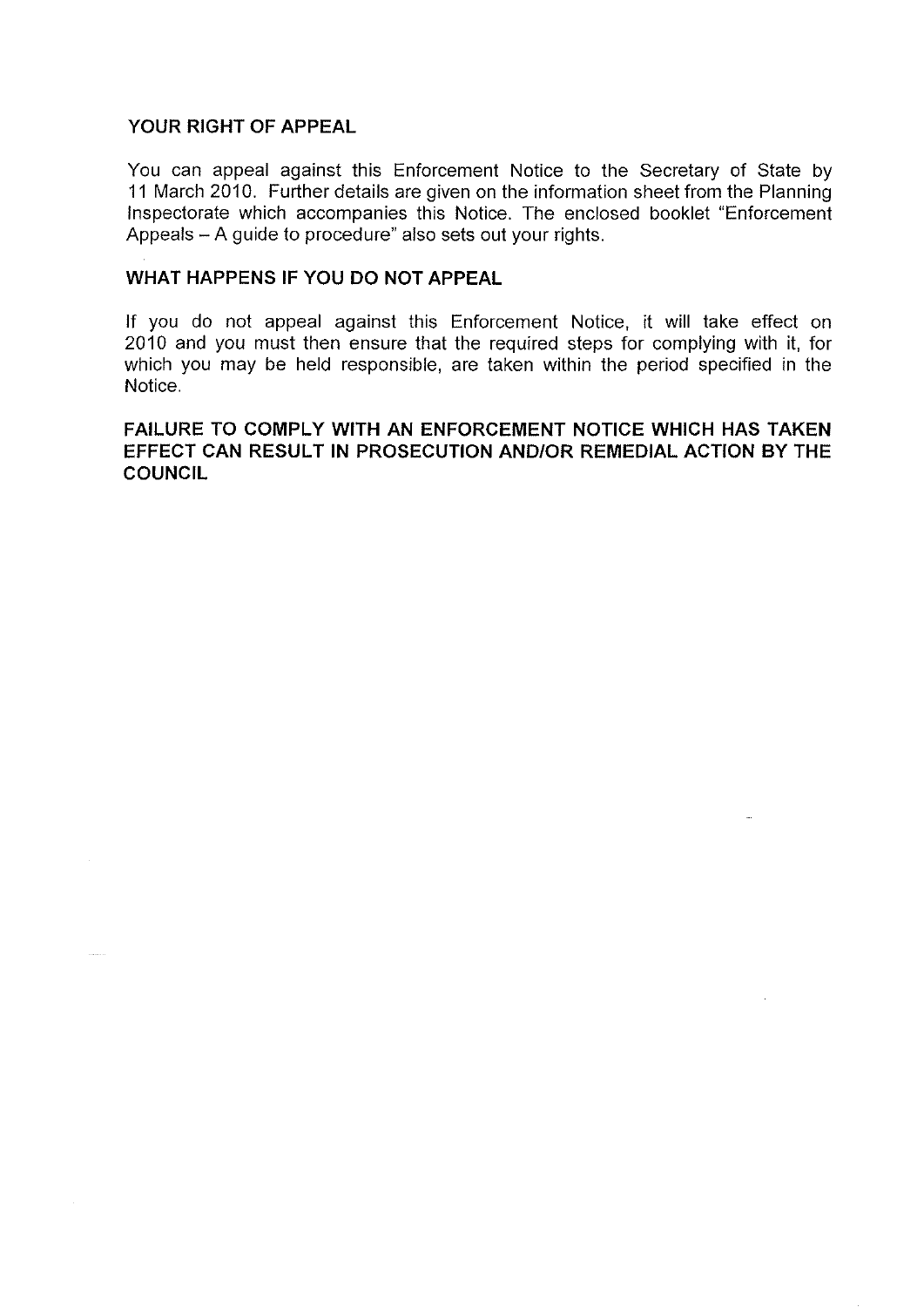# **EXPLANATORY NOTES**

#### **STATUTORY PROVISIONS**

A copy of Sections 171A, 171B and 172 to 177 of the Town and Country Planning Act 1990 (as amended) is enclosed with this Notice.

### **YOUR RIGHT OF APPEAL**

Any appeal must be in writing and received, or posted (with the postage paid and properly addressed) in time to be received in the ordinary course of the post, by the Secretary of State before 11 March 2010.

If you intend to appeal this Notice you should follow instructions given on the information sheet from the Planning Inspectorate which accompanies this Notice.

## **GROUNDS OF APPEAL**

Under section 174 of the Town and Country Planning Act 1990 (as amended) you may appeal on one or more of the following grounds:

- (a) that, in respect of any breach of planning control which may be constituted by the matters stated in the notice, planning permission ought to be granted or, as the case may be, the condition or limitation concerned ought to be discharged;
- (b) that those matters have not occurred;
- (c) that those matters (if they occurred) do not constitute a breach of planning control;
- (d) that, at the date when the notice was issued, no enforcement action could be taken in respect of any breach of planning control which may be constituted by those matters;
- (e) that copies of the enforcement notice were not served as required by section 172;
- (f) that the steps required by the notice to be taken, or the activities required by the notice to cease, exceed what is necessary to remedy any breach of planning control which may be constituted by those matters or, as the case may be, to remedy any injury to amenity which has been caused by any such breach;
- (g) that any period specified in the notice in accordance with section 173(9) falls short of what should reasonably be allowed.

Not all these grounds may be relevant to you.